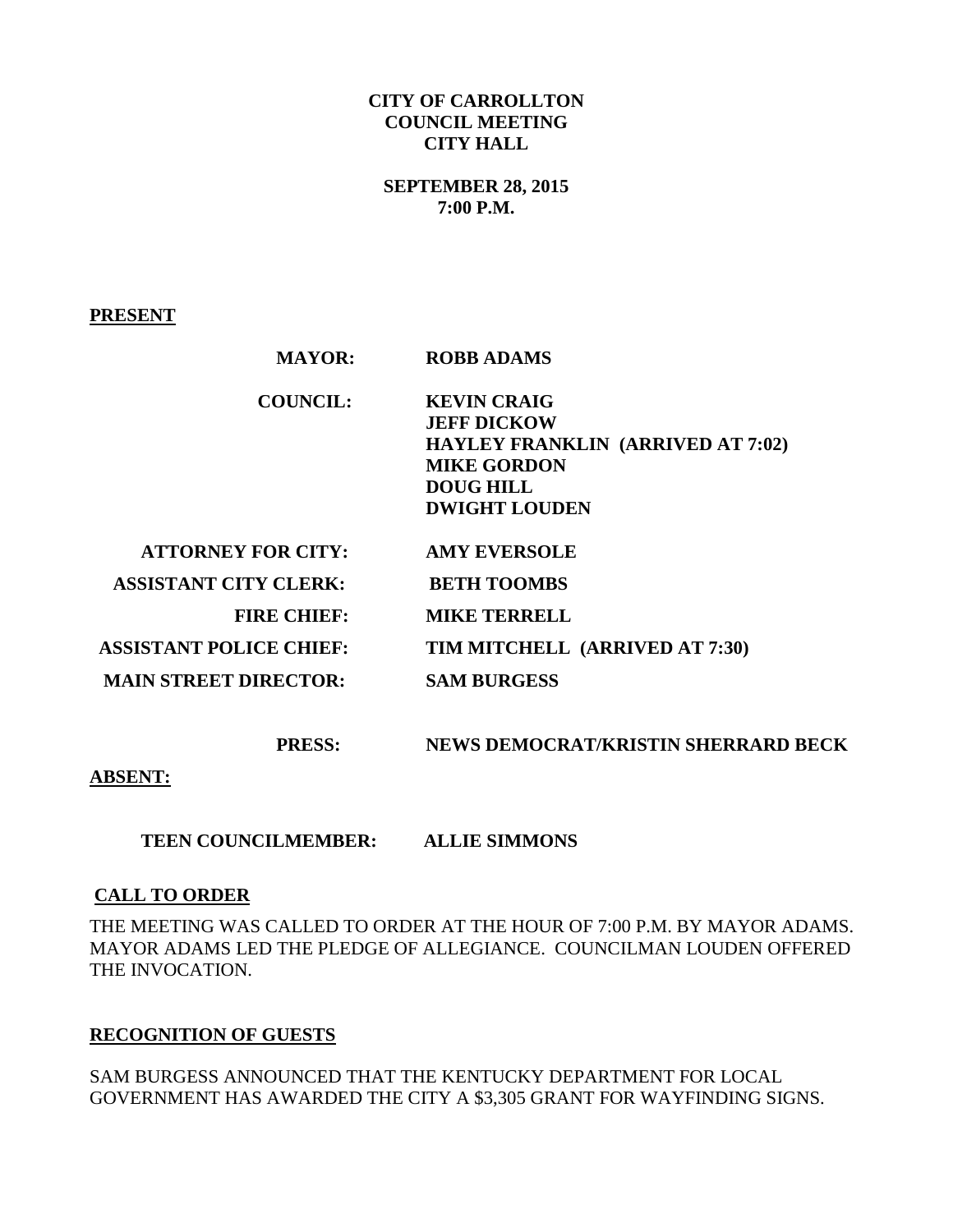GREG BRENT WAS PRESENT TO ASK ABOUT THE STATUS OF THE STOP SIGN AT EIGHTH AND TAYLOR STREETS. THE MAYOR WILL ASK PUBLIC WORKS ABOUT INSTALLING THE SIGN. MR. BRENT ALSO EXPRESSED CONCERN ABOUT WILLIAM WELTY PARK. TEENAGERS ARE TEARING UP PLAYGROUND EQUIPMENT. HE PASSED AROUND PICTURES HE HAD TAKEN. COUNCILWOMAN FRANKLIN SAID THE PARK IS IN NEED OF GENERAL REPAIR. MAYOR ADAMS SAID HE WILL LOOK INTO THIS FURTHER.

# **APPROVAL OF MINUTES: REGULAR MEETING: 9/14/2015**

**THE MOTION WAS MADE BY COUNCILMAN GORDON AND SECONDED BY COUNCILMAN CRAIG AND DULY CARRIED TO ACCEPT THE MINUTES AS PRESENTED FOR THE REGULAR MEETING OF 9/14/15.**

**AYES 6 NAYS 0**

# **2 ND READING: ORDINANCE #2015-18: AMENDING THE RATES, TERMS AND CONDITIONS FOR GAS CUSTOMERS OF CARROLLTON UTILITIES**

ATTORNEY, AMY EVERSOLE, READ THE ORDINANCE.

## **THE MOTION WAS MADE BY COUNCILMAN LOUDEN AND SECONDED BY COUNCILMAN GORDON AND DULY CARRIED TO ADOPT ORDINANCE #2015-18: AMENDING THE RATES, TERMS AND CONDITIONS FOR GAS CUSTOMERS OF CARROLLTON UTILITIES.**

**AYES 6 NAYS 0**

**NEW BUSINESS**

# **RESOLUTION #2015-23: AUTHORIZING MAYOR TO ENTER INTO CONTRACTS WITH AMERICAN FIDELITY ADMINISTRATIVE SERVICES, LLC**

MAYOR ADAMS TOLD COUNCIL THAT THE DEADLINE TO ENTER INTO CONTRACT IS OCTOBER 1. THERE ARE A FEW THINGS IN THE CONTRACT THAT MS. EVERSOLE DOESN'T AGREE WITH. SHE IS WAITING TO HEAR BACK FROM AMERICAN FIDELITY ADMINISTRATIVE SERVICES, LLC.

ATTORNEY, AMY EVERSOLE, READ THE RESOLUTION.

**THE MOTION WAS MADE BY COUNCILMAN LOUDEN AND SECONDED BY COUNCILMAN GORDON AND DULY CARRIED TO ADOPT RESOLUTION #2015-23: AUTHORIZING MAYOR TO ENTER INTO CONTRACTS WITH AMERICAN FIDELITY ADMINISTRATIVE SERVICES, LLC; CONTINGENT THE MAYOR IS SATISFIED WITH THE CHANGES MADE IN THE CONTRACTS.**

**AYES 6 NAYS 0**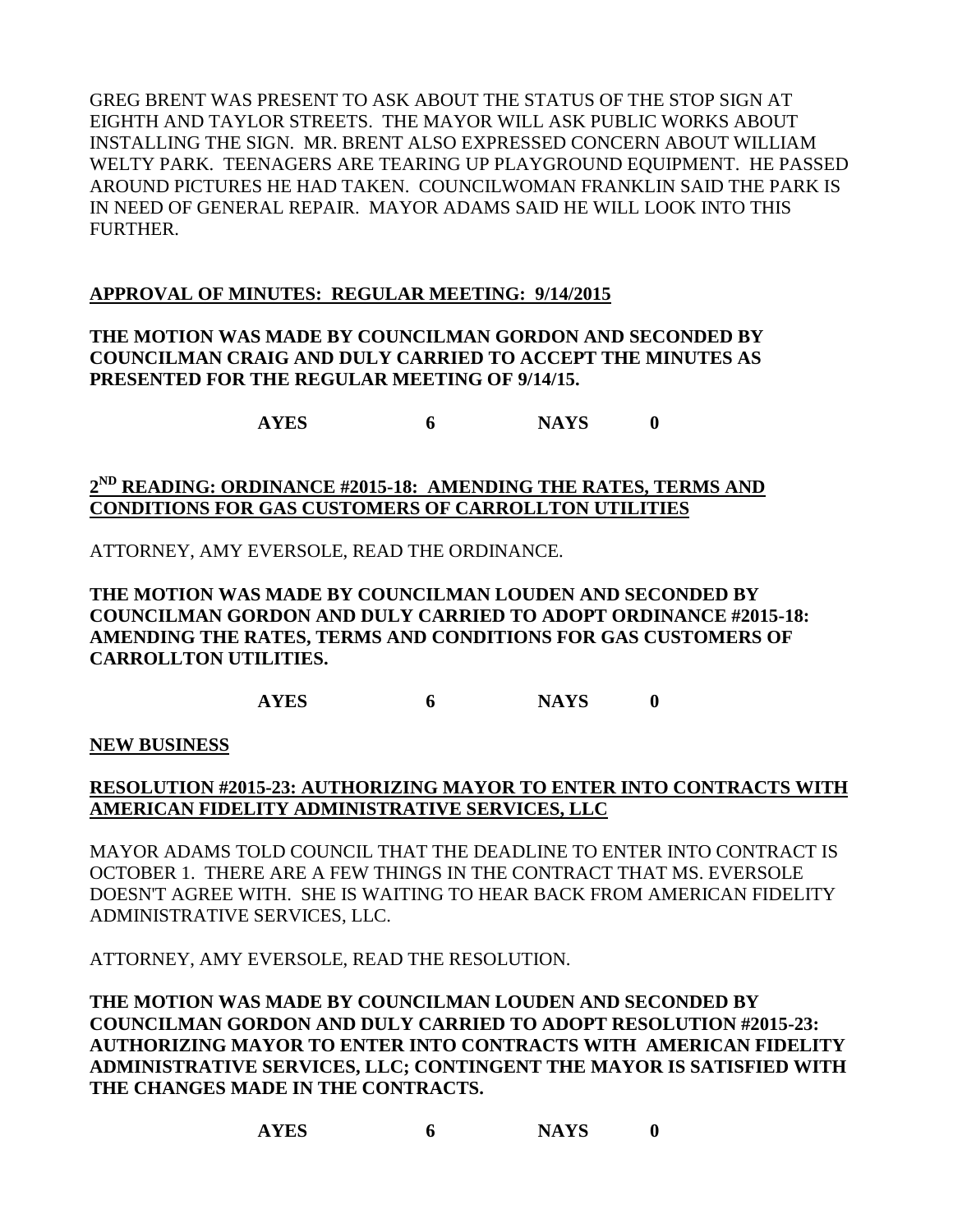## **MAYOR'S REPORTS**

MAYOR ADAMS SAID PROGRESS IS BEING MADE AS A RESULT OF THE WORK OF THE CODE ENFORCEMENT BOARD, JOHN WELCH, AND JONATHAN LICKLIDER. THREE HOUSES ON SEVENTH STREET ARE ON THE GROUND AND BEING CLEANED UP. THERE IS OTHER PROGRESS AROUND TOWN.

URBAN FORESTRY HAS A TREE PROJECT ON HIGHLAND AVENUE. PROPERTY OWNERS CAN ELECT TO HAVE A TREE PLANTED IN THEIR YARD. TREE PLANTING IS EXPECTED TO START IN NOVEMBER. PROPERTY OWNERS WILL BE RESPONSIBLE FOR MAINTENANCE OF THE TREES.

THE CHAMBER BANQUET IS OCTOBER 15 AT THE GENERAL BUTLER STATE PARK CONVENTION CENTER.

THERE HAVE BEEN 2 REQUESTS TO CLOSE ALLEYS. THE FIRST ONE IS OFF MEADE STREET, BY CALVARY APOSTOLIC CHURCH. THE OTHER ALLEY IS BETWEEN TAYLOR AND POLK STREET, ALONG FIFTH STREET. MAYOR ADAMS ASKED COUNCIL ON THEIR THOUGHTS ABOUT CLOSING THE ALLEYS. COUNCILMAN LOUDEN SAID HE DIDN'T HAVE A REAL OBJECTION TO THEM BEING CLOSED, BUT HE WOULD LIKE TO SEE A PLAN FROM THE CHURCH. COUNCIL AGREED THAT THE MAYOR CAN PROCEED WITH SPEAKING TO PROPERTY OWNERS ABOUT THE NEXT STEPS TO BE TAKEN TO CLOSE THE ALLEYS.

## **EXECUTIVE SESSION: PER KRS 61.810: PROPERTY ACQUISITION/DISPOSITION/LITIGATION**

**THE MOTION WAS MADE BY COUNCILMAN LOUDEN AND SECONDED BY COUNCILMAN CRAIG AND DULY CARRIED TO GO INTO EXECUTIVE SESSION TO DISCUSS PROPOSED OR PENDING LITIGATION ON BEHALF OF THE CITY PURSUANT TO KRS 61.810(1)(c) BECAUSE OF ATTORNEY CLIENT PRIVILEGE AT 7:29 P.M.**

**AYES 6 NAYS 0**

**THE MOTION WAS MADE BY COUNCILWOMAN FRANKLIN AND SECONDED BY COUNCILMAN CRAIG AND DULY CARRIED TO COME OUT OF EXECUTIVE SESSION AT THE HOUR OF 7:40 P.M.**

**AYES 6 NAYS 0**

NO ACTION WAS TAKEN.

### **APPROVAL OF ACCOUNTS PAID/PAYABLE 9/16/15 – 9/29/15**

**THE MOTION WAS MADE BY COUNCILMAN LOUDEN AND SECONDED BY COUNCILMAN DICKOW AND DULY CARRIED TO APPROVE THE ACCOUNTS PAID/PAYABLE 9/16/15 THROUGH 9/29/15.**